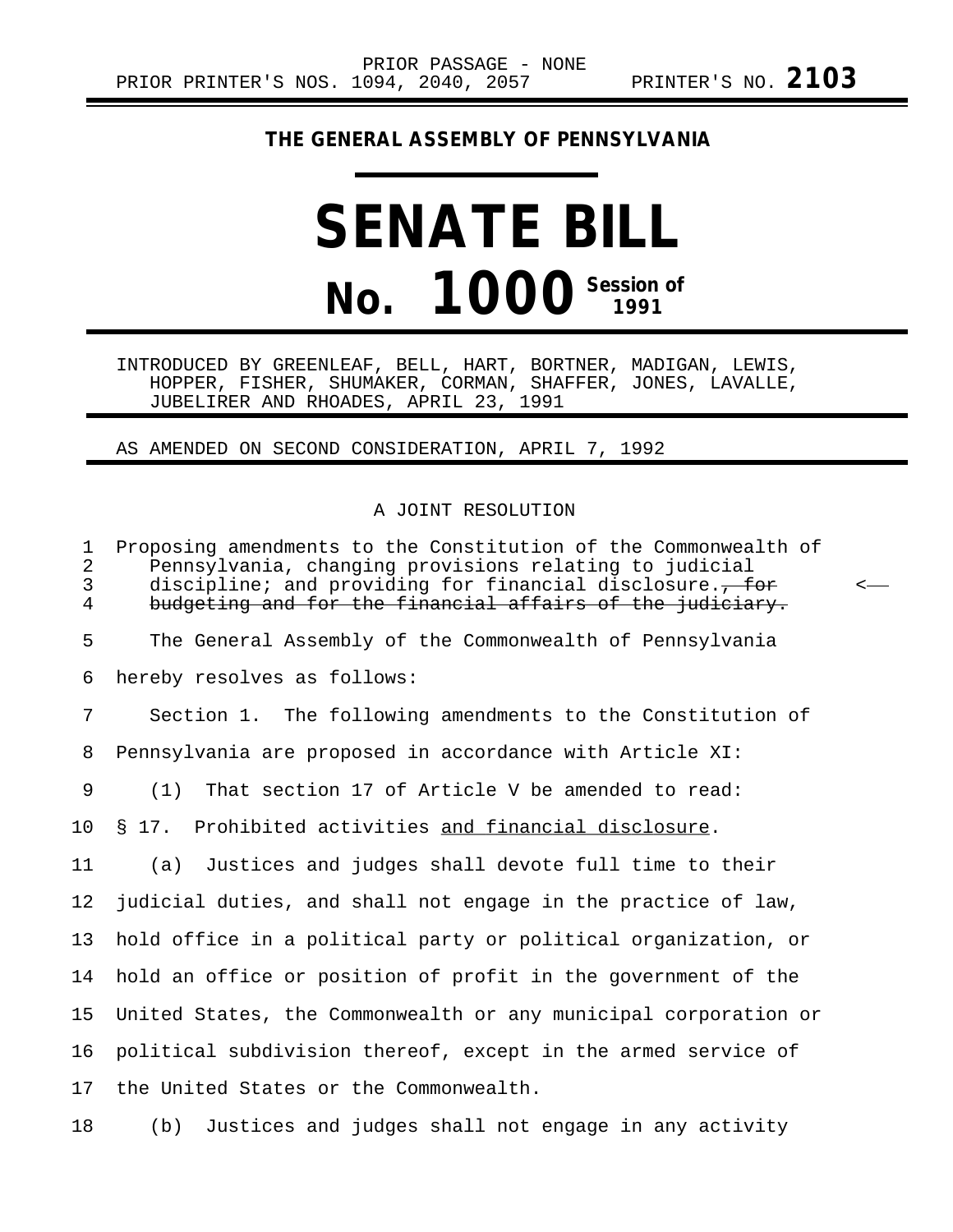1 prohibited by law and shall not violate any canon of legal or 2 judicial ethics prescribed by the Supreme Court. Justices of the 3 peace shall be governed by rules or canons which shall be 4 prescribed by the Supreme Court.

5 (c) No justice, judge or justice of the peace shall be paid 6 or accept for the performance of any judicial duty or for any 7 service connected with his office, any fee, emolument or 8 perquisite other than the salary and expenses provided by law. 9 (d) No duties shall be imposed by law upon the Supreme Court 10 or any of the justices thereof or the Superior Court or any of 11 the judges thereof, except such as are judicial, nor shall any 12 of them exercise any power of appointment except as provided in 13 this Constitution.

14 (e) The Supreme Court shall promulgate financial disclosure 15 <u>requirements for all justices, judges, justices of the peace and</u> 16 other officers or employees of the unified judicial system which 17 shall provide for no less financial disclosure than provided by 18 law for members of the General Assembly. In addition, such 19 disclosure shall include that information deemed necessary for 20 the fair and impartial administration of justice. These 21 requirements shall prohibit any justice, judge, justice of the 22 peace or other officer or employee of the system from taking the 23 oath of office or entering or continuing upon his or her duties 24 or receiving compensation from public funds unless he or she has 25 complied with such financial disclosure requirements. 26 (2) That section 18 of Article V be amended to read: 27 [§ 18. Suspension, removal, discipline and compulsory 28 retirement.

29 (a) There shall be a Judicial Inquiry and Review Board 30 having nine members as follows: three judges of the courts of 19910S1000B2103 - 2 -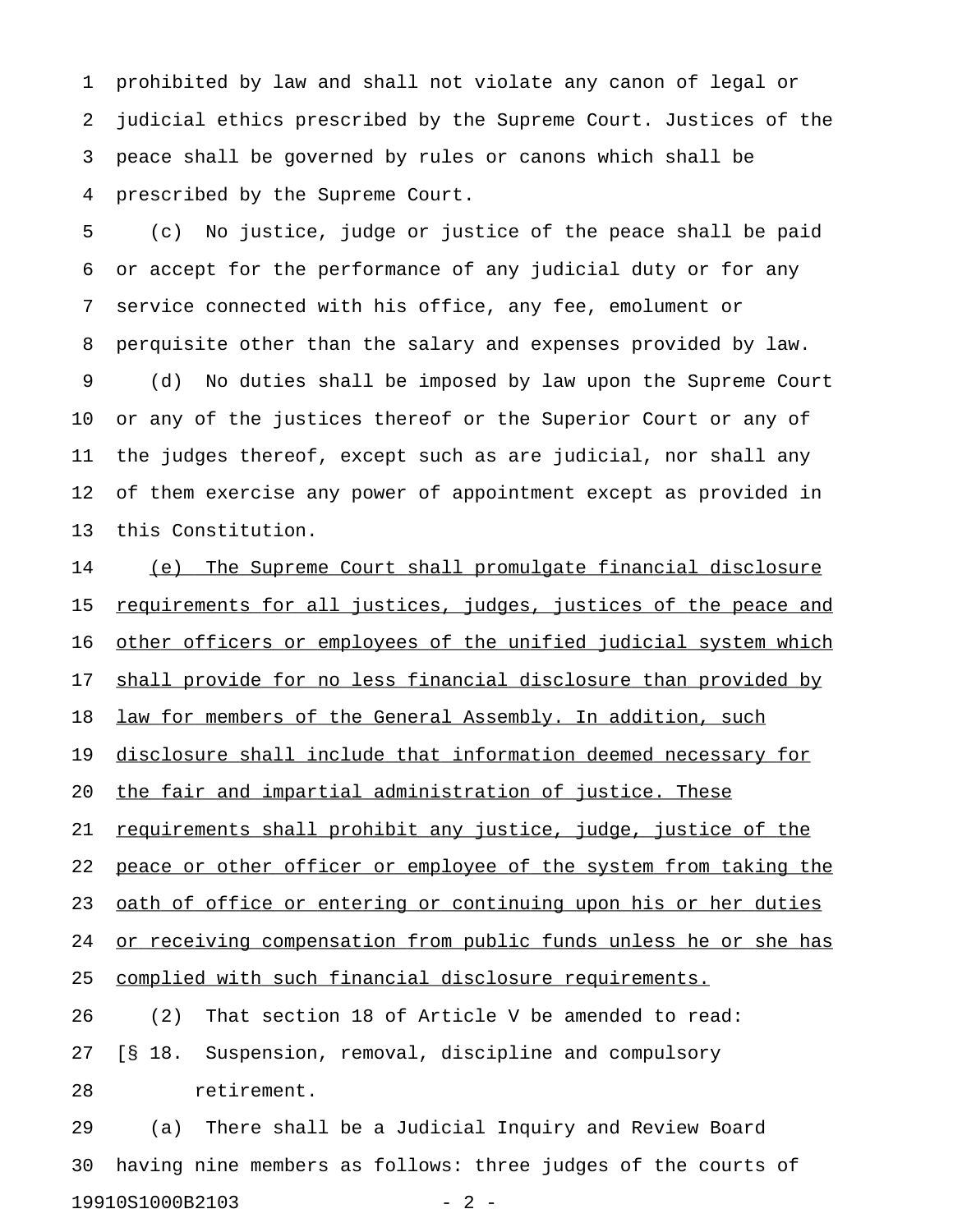1 common pleas from different judicial districts and two judges of 2 the Superior Court, all of whom shall be selected by the Supreme 3 Court; and two non-judge members of the bar of the Supreme Court 4 and two non-lawyer electors, all of whom shall be selected by 5 the Governor.]

6 § 18. Judicial Conduct Board.

7 (a) There shall be a Judicial Conduct Board within the 8 executive branch, which shall be composed of a total of 11 9 members as follows: two active judges of the court of common 10 pleas appointed by the Supreme Court, one active judge of an 11 appellate court appointed by the Supreme Court, one active 12 justice of the peace appointed by the Supreme Court, two non-13 judge members of the bar of the Supreme Court appointed by the 14 Governor and five non-lawyer electors appointed by the Governor. 15 All members of the Judicial Conduct Board shall be appointed by 16 the respective appointing authority, with the advice and consent 17 of a majority of the members elected to the Senate in 18 conformance with the provisions of section 8 of Article IV of 19 this Constitution. 20 (b) [The] Except for the initial appointees whose terms 21 shall be provided by the schedule to this amendment, the members 22 shall serve for terms of four years, provided that a member, 23 rather than his or her successor, shall continue to participate 24 in any hearing in progress at the end of [his term.] this term. 25 All members shall be residents of this Commonwealth, and no more 26 than six of the 11 members shall be registered in the same 27 political party. Judicial Conduct Board membership by a judge 28 shall terminate if the member ceases to hold the judicial 29 position that qualified him or her for the appointment. 30 Membership shall also terminate if a member attains a position

19910S1000B2103 - 3 -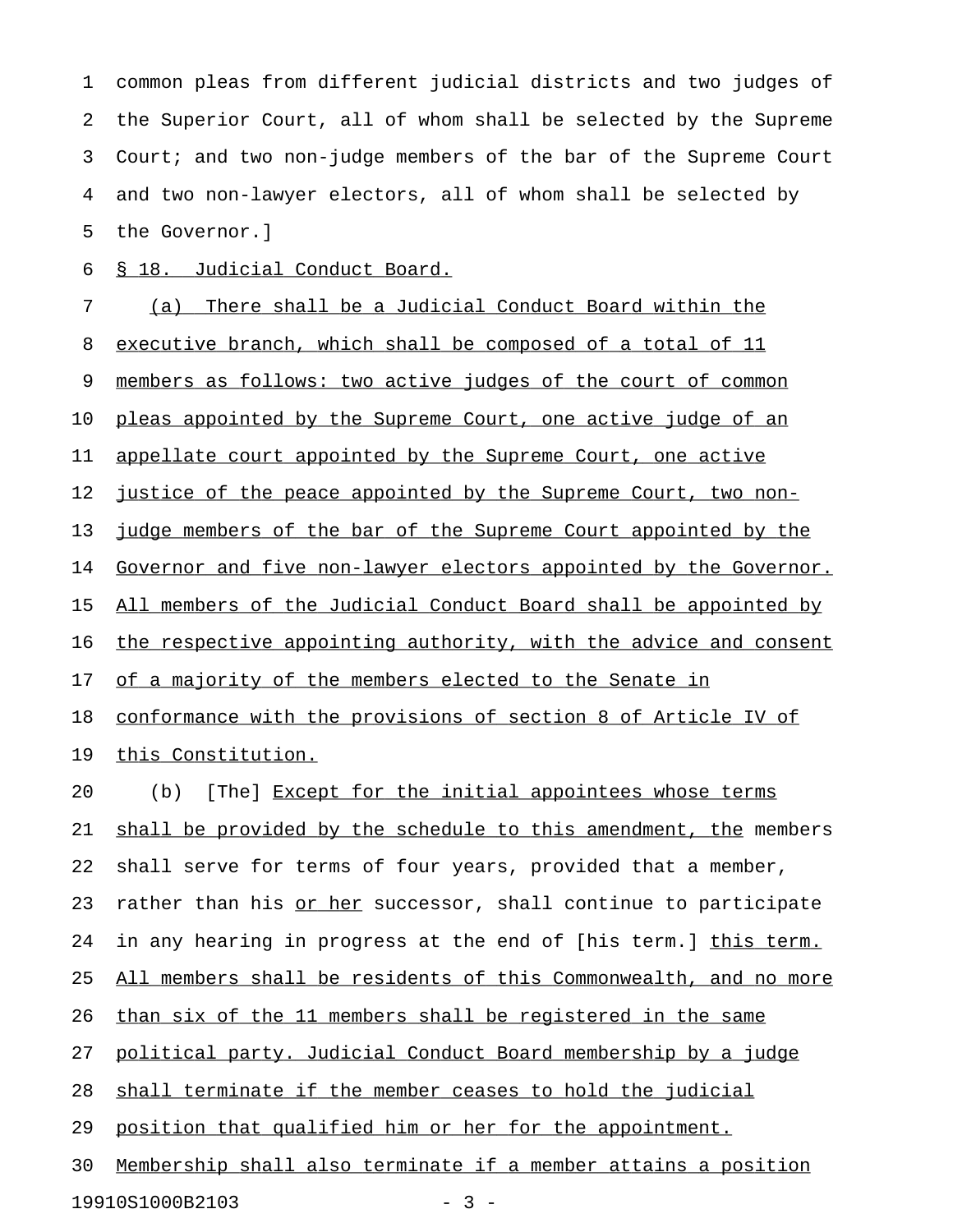1 that would have rendered him or her ineligible for appointment 2 at the time of the appointment. A vacancy on the board shall be 3 filled by the respective appointing authority for the balance of 4 the term. The [respective appointing authority may remove a] 5 Governor may remove any member only for cause. No member shall \_\_\_\_\_\_\_\_\_\_\_\_\_\_\_\_\_\_\_\_\_\_\_ 6 serve more than four consecutive years[; he] but may be 7 reappointed after a lapse of one year. [Annually] The Governor 8 shall convene the board for its first meeting, and, at that 9 meeting and annually thereafter, the members of the board shall 10 elect a chairman. The board shall act only with the concurrence 11 of a majority of its members.

12 (c) [A member shall not] No member of the Judicial Conduct 13 Board, during his or her term of service, shall hold office in a 14 political party or political organization. [Members, other than 15 judges, shall be compensated for their services as the Supreme 16 Court shall prescribe.] Except for a judicial member, no member 17 of the Judicial Conduct Board, during his or her term of 18 service, shall hold a public office or public appointment, 19 compensated or uncompensated. All members shall be reimbursed 20 for expenses necessarily incurred in the discharge of their 21 official duties.

22 [(d) Under the procedure prescribed herein, any justice or 23 judge may be suspended, removed from office or otherwise 24 disciplined for violation of section 17 of this article, 25 misconduct in office, neglect of duty, failure to perform his 26 duties, or conduct which prejudices the proper administration of 27 justice or brings the judicial office into disrepute, and may be 28 retired for disability seriously interfering with the 29 performance of his duties.

30 (e) The board shall keep informed as to matters relating to 19910S1000B2103 - 4 -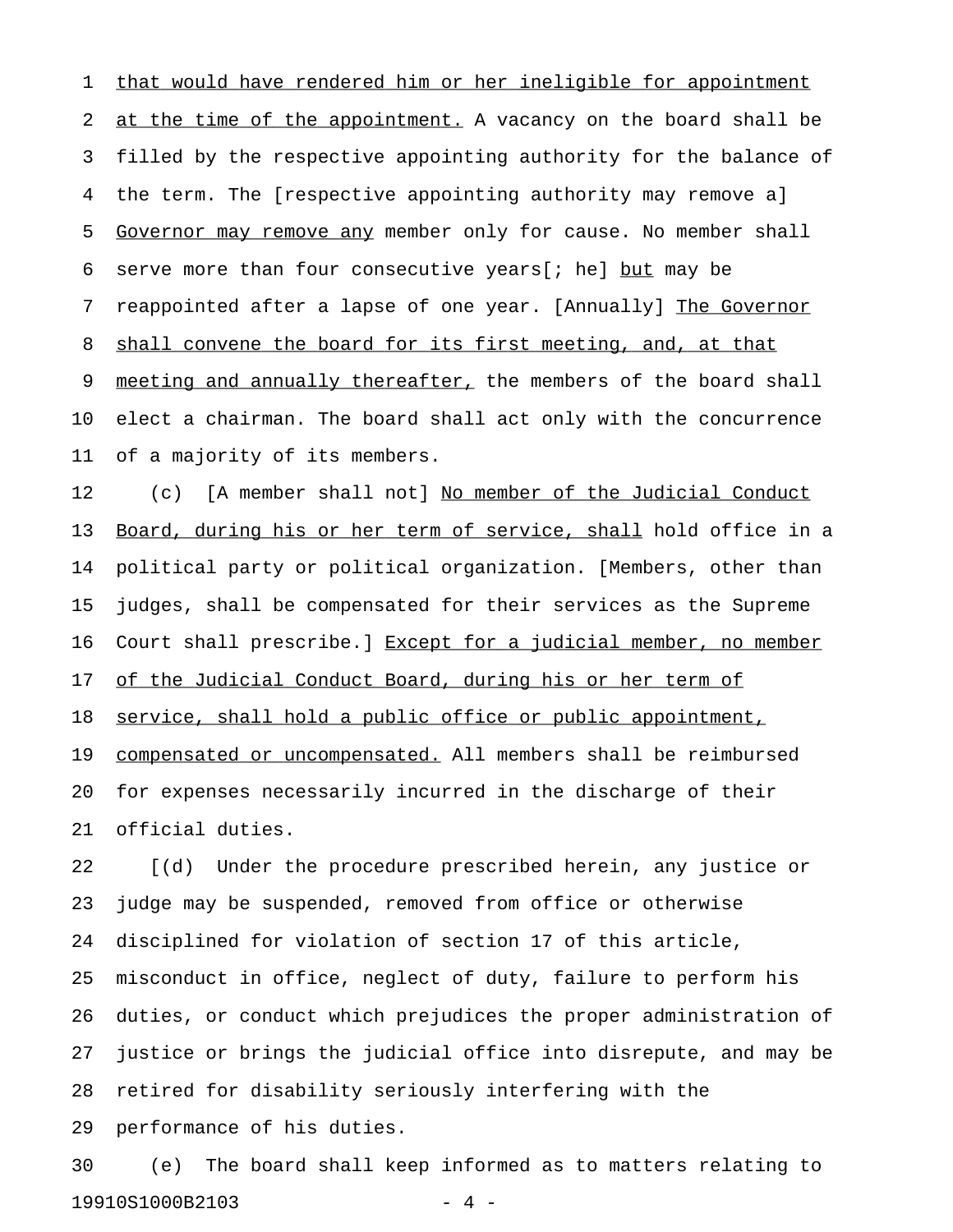1 grounds for suspension, removal, discipline, or compulsory 2 retirement of justices or judges. It shall receive complaints or 3 reports, formal or informal, from any source pertaining to such 4 matters, and shall make such preliminary investigations as it 5 deems necessary.

6 (f) The board, after such investigation, may order a hearing 7 concerning the suspension, removal, discipline or compulsory 8 retirement of a justice or judge. The board's orders for 9 attendance of or testimony by witnesses or for the production of 10 documents at any hearing or investigation shall be enforceable 11 by contempt proceedings.

12 (g) If, after hearing, the board finds good cause therefor, 13 it shall recommend to the Supreme Court the suspension, removal, 14 discipline or compulsory retirement of the justice or judge.

15 (h) The Supreme Court shall review the record of the board's 16 proceedings on the law and facts and may permit the introduction 17 of additional evidence. It shall order suspension, removal, 18 discipline or compulsory retirement, or wholly reject the 19 recommendation, as it finds just and proper. Upon an order for 20 compulsory retirement, the justice or judge shall be retired 21 with the same rights and privileges were he retired under 22 section 16 of this article. Upon an order for suspension or 23 removal, the justice or judge shall be suspended or removed from 24 office, and his salary shall cease from the date of such order. 25 All papers filed with and proceedings before the board shall be 26 confidential but upon being filed by the board in the Supreme 27 Court, the record shall lose its confidential character. The 28 filing of papers with and the giving of testimony before the 29 board shall be privileged.

30 (i) No justice or judge shall participate as a member of the 19910S1000B2103 - 5 -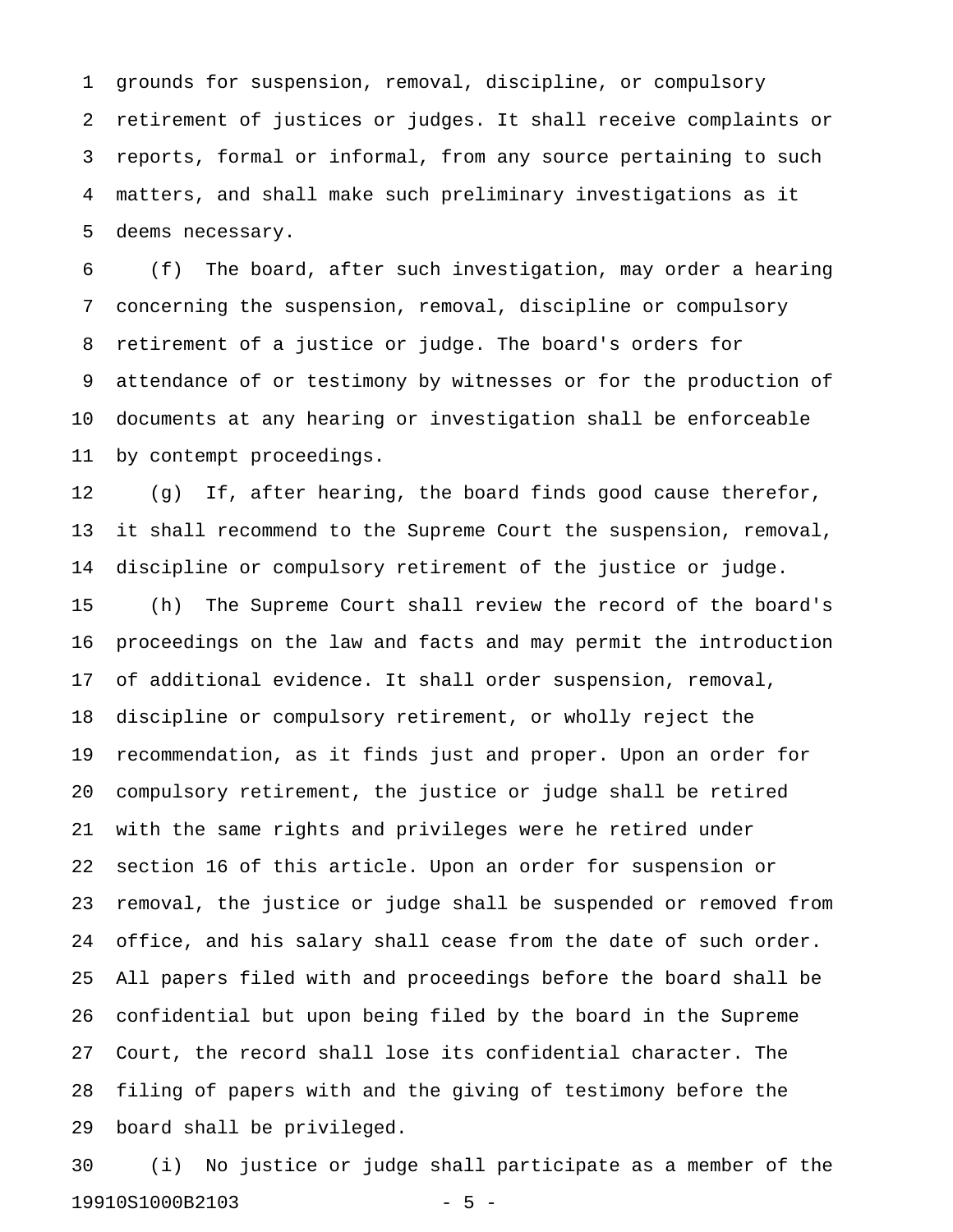1 board or of the Supreme Court in any proceeding involving his 2 suspension, removal, discipline or compulsory retirement.

3 (j) The Supreme Court shall prescribe rules of procedure 4 under this section.

5 (k) The Supreme Court shall prescribe rules of procedure for 6 the suspension, removal, discipline and compulsory retirement of 7 justices of the peace.

8 (l) A justice, judge or justice of the peace convicted of 9 misbehavior in office by a court, disbarred as a member of the 10 bar of the Supreme Court or removed under this section 18 shall 11 forfeit automatically his judicial office and thereafter be 12 ineligible for judicial office.

13 (m) A justice or judge who shall file for nomination for or 14 election to any public office other than a judicial office shall 15 forfeit automatically his judicial office.

16 (n) This section is in addition to and not in substitution 17 for the provisions for impeachment for misbehavior in office 18 contained in Article VI. No justice, judge or justice of the 19 peace against whom impeachment proceedings are pending in the 20 Senate shall exercise any of the duties of his office until he 21 has been acquitted.]

22 (d) The Judicial Conduct Board shall receive and investigate 23 complaints regarding judicial conduct filed by individuals or 24 initiated by the Judicial Conduct Board; promulgate rules for 25 determining whether a complaint is reasonably based; issue 26 subpoenas to compel testimony under oath of witnesses, including 27 the subject of the investigation, and to compel the production 28 of documents, books, accounts and other records relevant to the 29 investigation; determine whether there is probable cause to file 30 formal charges against a justice, judge or justice of the peace, 19910S1000B2103 - 6 -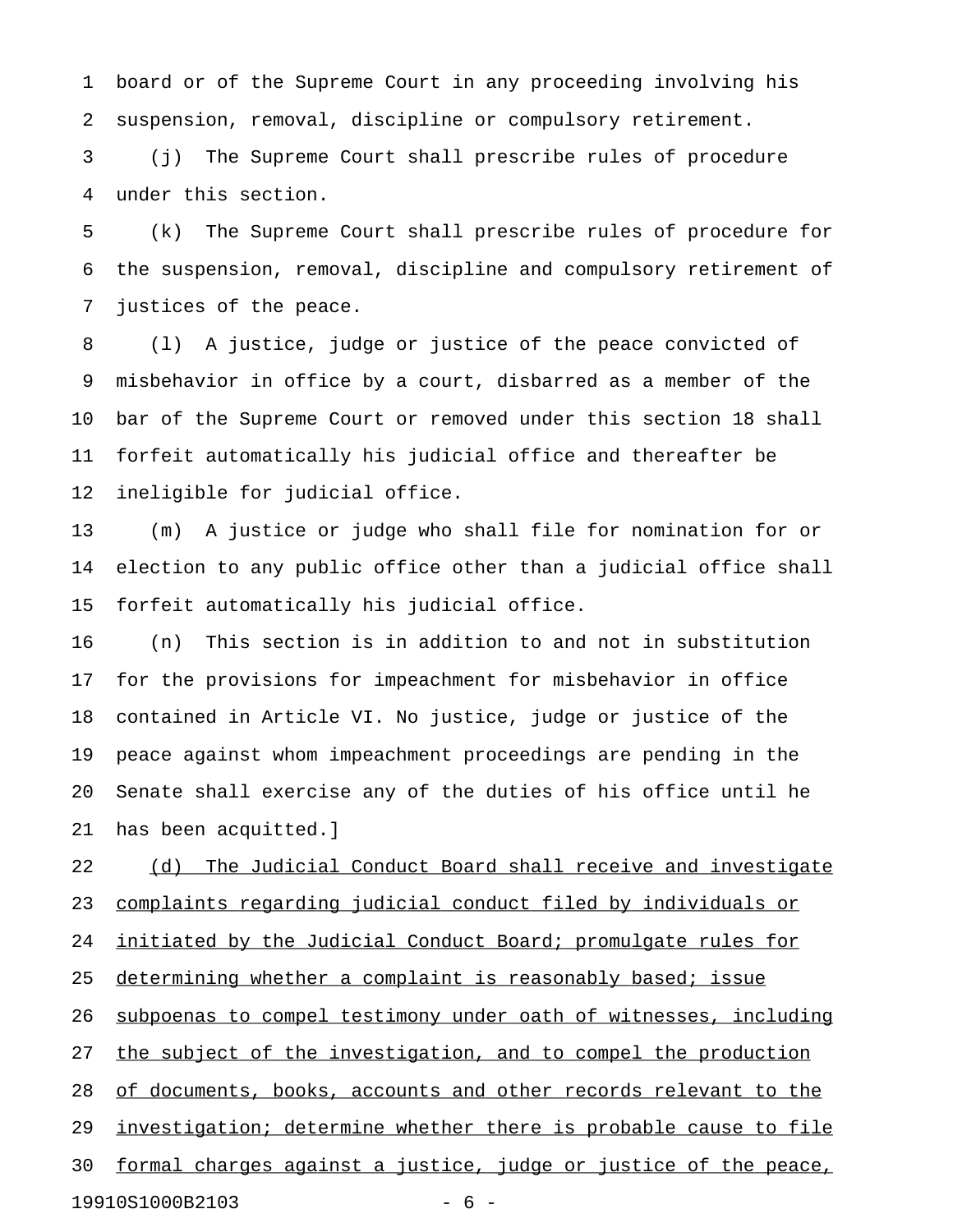1 for conduct proscribed in sections 17 and 20(a) of this article, 2 a finding of which shall require approval by a majority vote of 3 the Judicial Conduct Board; and present the case in support of 4 the charges. 5 (e) The Judicial Conduct Board, by a majority vote, shall 6 appoint a chief counsel and other staff, prepare and administer 7 its own budget as provided by law, establish and promulgate its

8 own rules of procedure; and do what is needed to ensure its

9 efficient operation. The budget request of the Judicial Conduct

10 Board shall be made as an item in the request of the Governor on

11 behalf of the executive branch of government to the General

12 Assembly. The Judicial Conduct Board shall promulgate rules for

13 the provision of written advisory opinions to justices, judges

14 or justices of the peace which shall not be binding on the

15 Judicial Conduct Board, although the board may give weight as to

16 whether the subject of an investigation acted in accordance with 17 an advisory opinion.

18 (f) The justice, judge or justice of the peace whose conduct 19 is the subject of an investigation by the Judicial Conduct Board 20 shall be given an opportunity to fully respond to the complaint 21 and shall be afforded full discovery.

 $22$  (g) Until a determination of probable cause has been made 23 and formal charges have been filed, all proceedings shall be 24 confidential except when the justice, judge or justice of the 25 peace under investigation waives confidentiality, or in any case 26 in which, independent of any action by the Judicial Conduct 27 Board, the fact that an investigation is in process becomes 28 public, in which case the Judicial Conduct Board may, at the 29 direction of the justice, judge or justice of the peace under 30 investigation, issue a statement to confirm the pendency of the

19910S1000B2103 - 7 -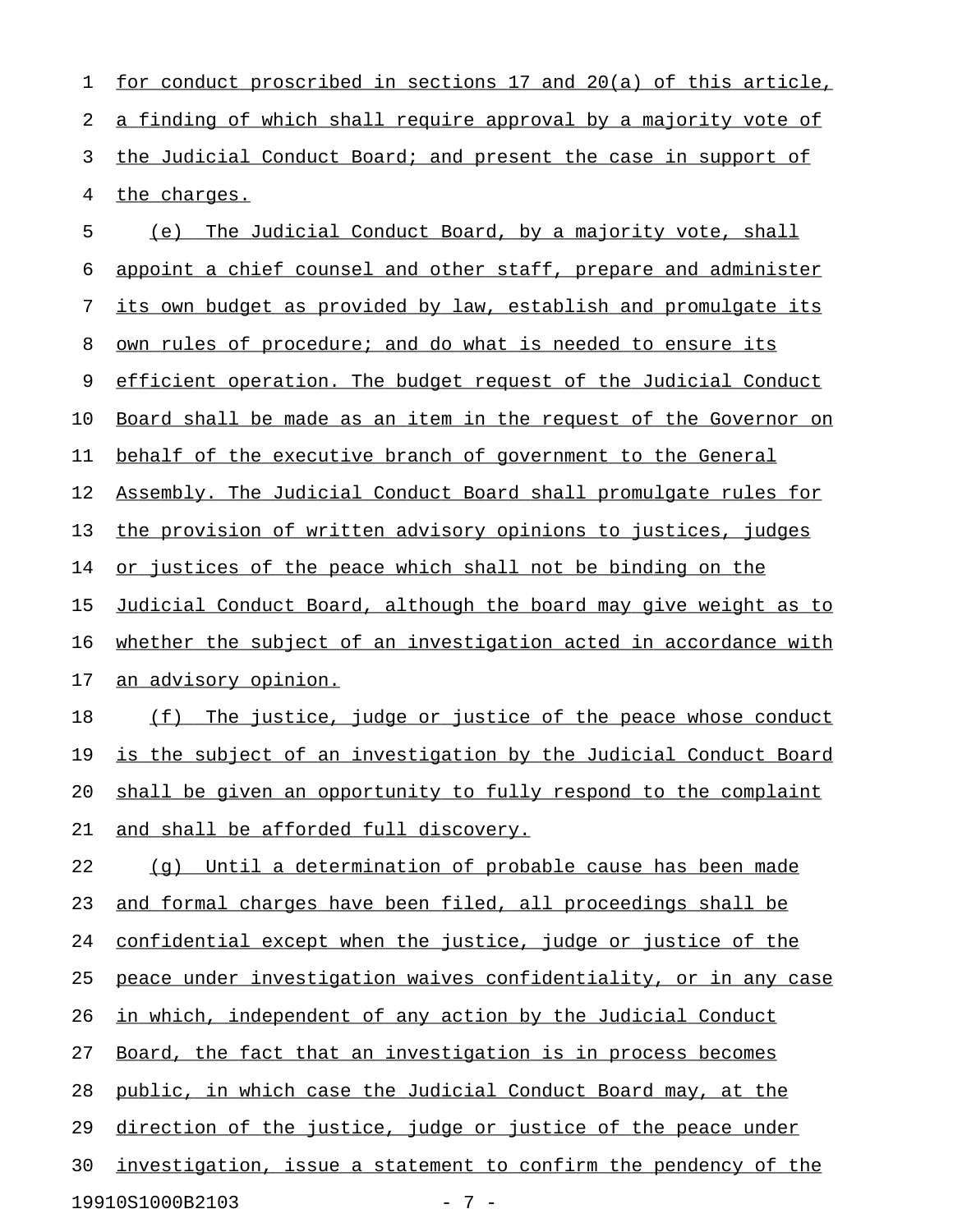| 1  | investigation, to clarify the procedural aspects of the          |
|----|------------------------------------------------------------------|
| 2  | proceedings, to explain the right of the justice, judge or       |
| 3  | justice of the peace to a fair hearing without prejudgment or to |
| 4  | state that the justice, judge or justice of the peace denies the |
| 5  | allegations.                                                     |
| 6  | (h) If on a complaint of mental or physical disability the       |
| 7  | Judicial Conduct Board finds probable cause to file formal       |
| 8  | charges against a justice, judge or justice of the peace, the    |
| 9  | board shall present its findings to the justice, judge or        |
| 10 | justice of the peace and provide him with the opportunity to     |
| 11 | resign or, when appropriate, to enter a rehabilitation program   |
| 12 | before the filing of formal charges.                             |
| 13 | Members of the Judicial Conduct Board and its chief<br>(i)       |
| 14 | counsel and staff shall be absolutely immune from suit for all   |
| 15 | conduct in the course of their official duties. A complaint      |
| 16 | submitted to the Judicial Conduct Board or testimony related to  |
| 17 | the complaint shall be privileged, and no civil action or        |
| 18 | disciplinary complaint predicated on the complaint or testimony  |
| 19 | shall be maintained against any complainant or witness or his or |
| 20 | her counsel.                                                     |
| 21 | (3) That Article V be amended by adding sections to read:        |
| 22 | <u>§ 19. Court of Judicial Discipline.</u>                       |
| 23 | (a) There shall be a Court of Judicial Discipline within the     |
| 24 | judicial branch, which shall be composed of a total of seven     |
| 25 | members as follows: two active judges of the court of common     |
| 26 | pleas, one active judge of an appellate court, one active        |
| 27 | justice of the peace, one non-judge member of the bar of the     |
| 28 | Supreme Court and two non-lawyer electors. One judge of the      |
| 29 | court of common pleas and the district justice member shall be   |
| 30 | appointed by the Supreme Court. The remaining members of the     |
|    | $-8 -$<br>19910S1000B2103                                        |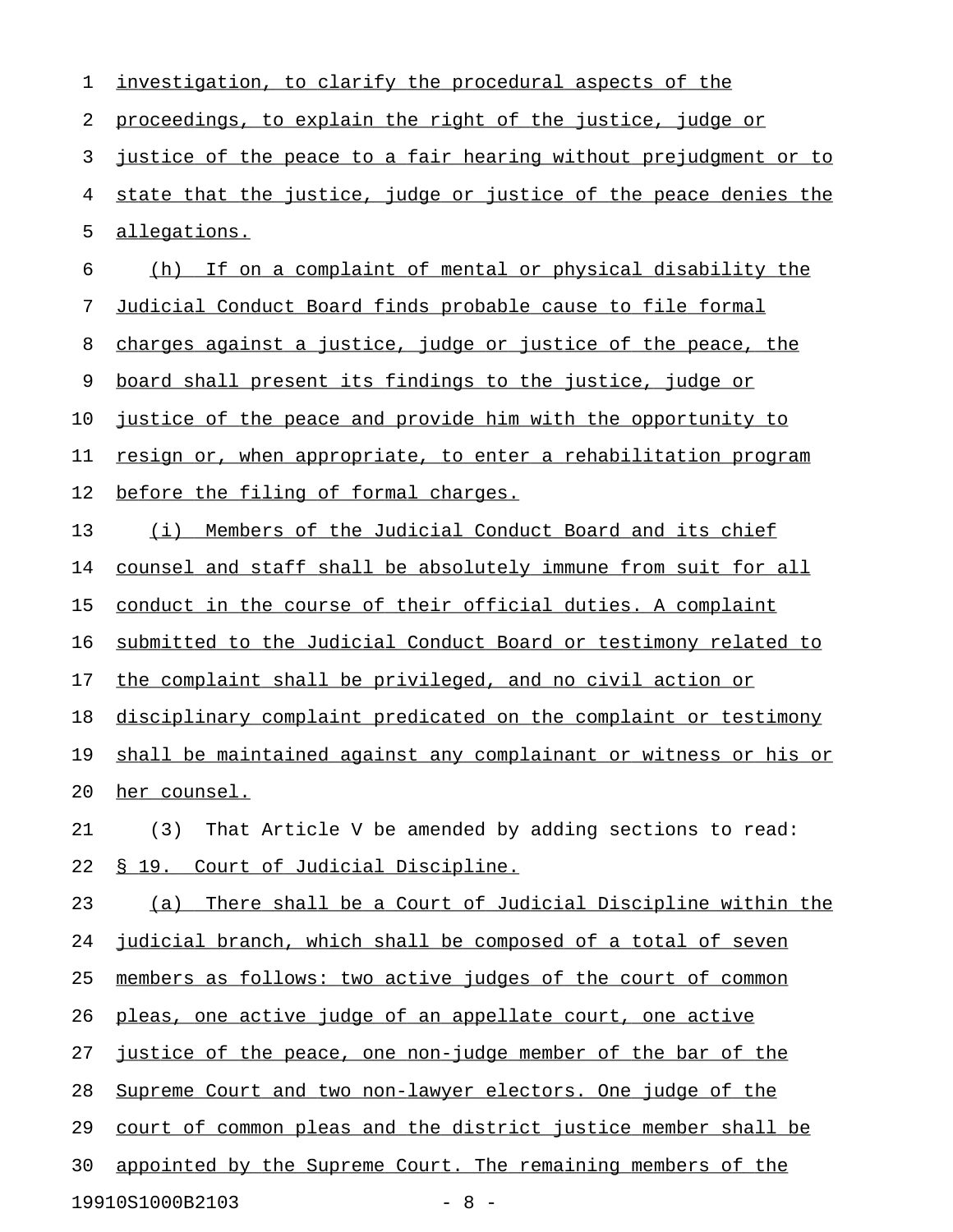| 1  | Court of Judicial Discipline shall be appointed by the Governor. |
|----|------------------------------------------------------------------|
| 2  | All members of the court of Judicial Discipline shall be         |
| 3  | appointed with the advice and consent of a majority of the       |
| 4  | members elected to the Senate in conformance with the provisions |
| 5  | of section 8 of Article IV of this Constitution.                 |
| 6  | (b) Except for the initial appointees whose terms shall be       |
| 7  | provided by the schedule to this amendment, the members shall    |
| 8  | serve for terms of four years, provided that a member, rather    |
| 9  | than his or her successor, shall continue to participate in any  |
| 10 | hearing in progress at the end of this term. All members shall   |
| 11 | be residents of this Commonwealth, and no more than four of the  |
| 12 | seven members shall be registered in the same political party.   |
| 13 | Court of Judicial Discipline membership by a judge shall         |
| 14 | terminate if the judge ceases to hold the judicial position that |
| 15 | qualified that judge for Court of Judicial Discipline            |
| 16 | appointment. Court of Judicial Discipline membership shall also  |
| 17 | terminate if a member attains a position that would have         |
| 18 | rendered him or her ineligible for appointment at the time of    |
| 19 | the appointment. A vacancy on the Court of Judicial Discipline   |
| 20 | shall be filled by the Governor for the balance of the term. The |
| 21 | Governor may remove any member only for cause. No member of the  |
| 22 | Court of Judicial Discipline shall serve more than four          |
| 23 | consecutive years but may be reappointed after a lapse of one    |
| 24 | year.                                                            |
| 25 | No member of the Court of Judicial Discipline, during<br>(c)     |
| 26 | his or her term of service, shall hold office in any political   |
| 27 | party or political organization. Except for a judicial member,   |
| 28 | no member of the Court of Judicial Discipline, during his or her |
| 29 | term of service, shall hold a public office or public            |
| 30 | appointment, compensated or uncompensated. All members shall be  |
|    | 19910S1000B2103<br>$-9-$                                         |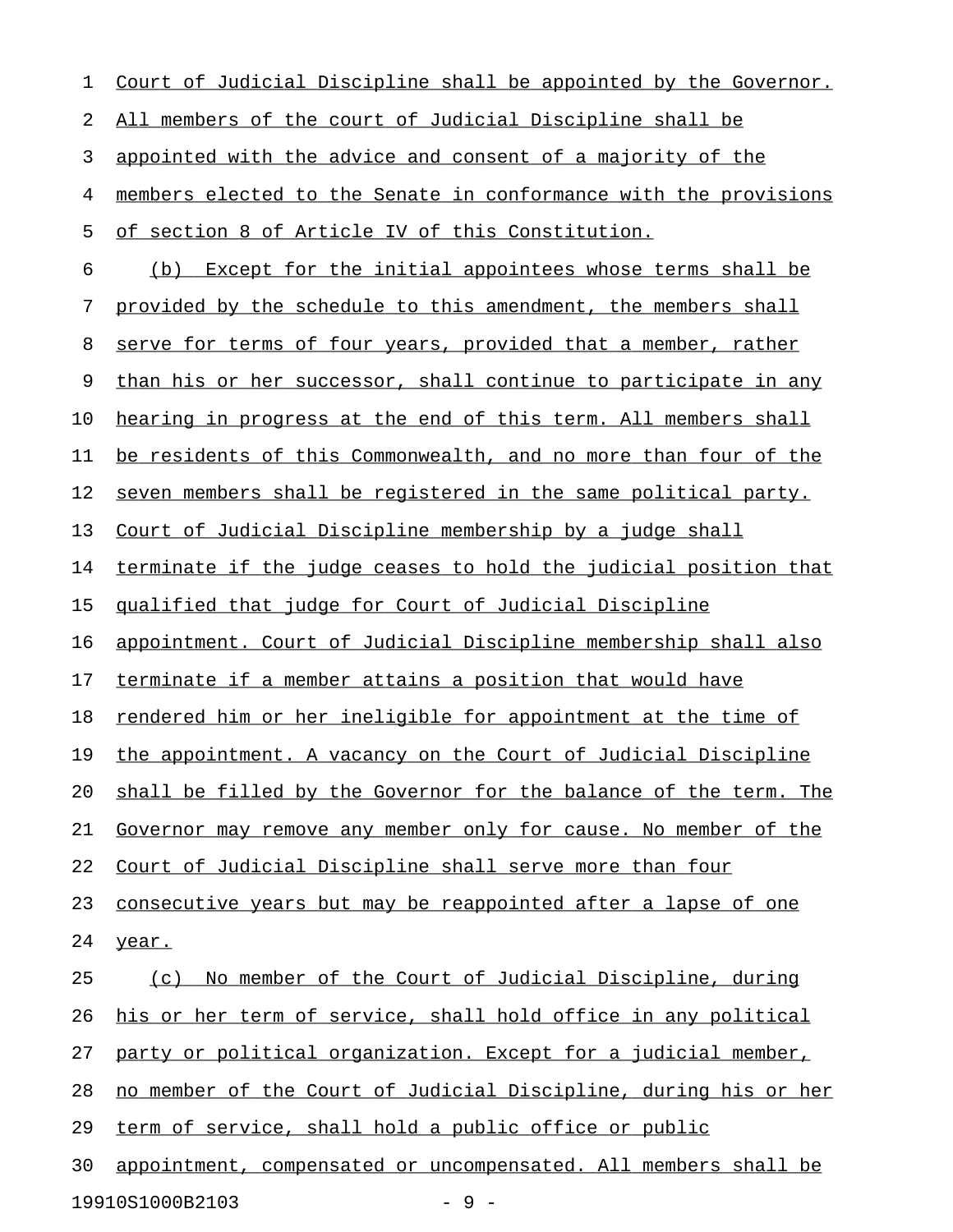1 reimbursed for expenses necessarily incurred in the discharge of 2 their official duties.

3 (d) The Court of Judicial Discipline shall be a court of 4 record with all the attendant duties and powers appropriate to 5 its function, and shall hold public proceedings, conducted 6 pursuant to rules adopted by the Court of Judicial Discipline 7 consistent with the Pennsylvania Rules of Civil Procedure, and 8 consistent with the principles of due process and the law of 9 evidence; enable parties appearing before it to subpoena 10 witnesses and to compel the production of documents, books, 11 accounts and other records as relevant; render its decision in 12 writing, each decision to include its findings of fact, 13 conclusions of law and discussion of reasons; have its 14 proceedings transcribed; order removal from office, suspension, 15 censure or other discipline as authorized by section 20 of this 16 article and as warranted by the record; appoint staff and 17 prepare and administer its own budget as provided by law. All 18 actions of the Court of Judicial Discipline, including 19 disciplinary action, shall require approval by a majority vote 20 of the Court. The budget request of the Court of Judicial 21 Discipline shall be made as a separate item in the request by 22 the Supreme Court on behalf of the judicial system to the 23 General Assembly. 24 (e) Upon the filing of formal charges by the Judicial 25 Conduct Board, the Court of Judicial Discipline shall schedule a 26 prompt hearing to determine whether a sanction pursuant to the 27 provisions of section 20 of this article should be imposed. The 28 Court of Judicial Discipline shall afford the justice, judge or 29 justice of the peace full discovery and a fair opportunity to 30 prepare for the hearing. The Judicial Conduct Board shall have 19910S1000B2103 - 10 -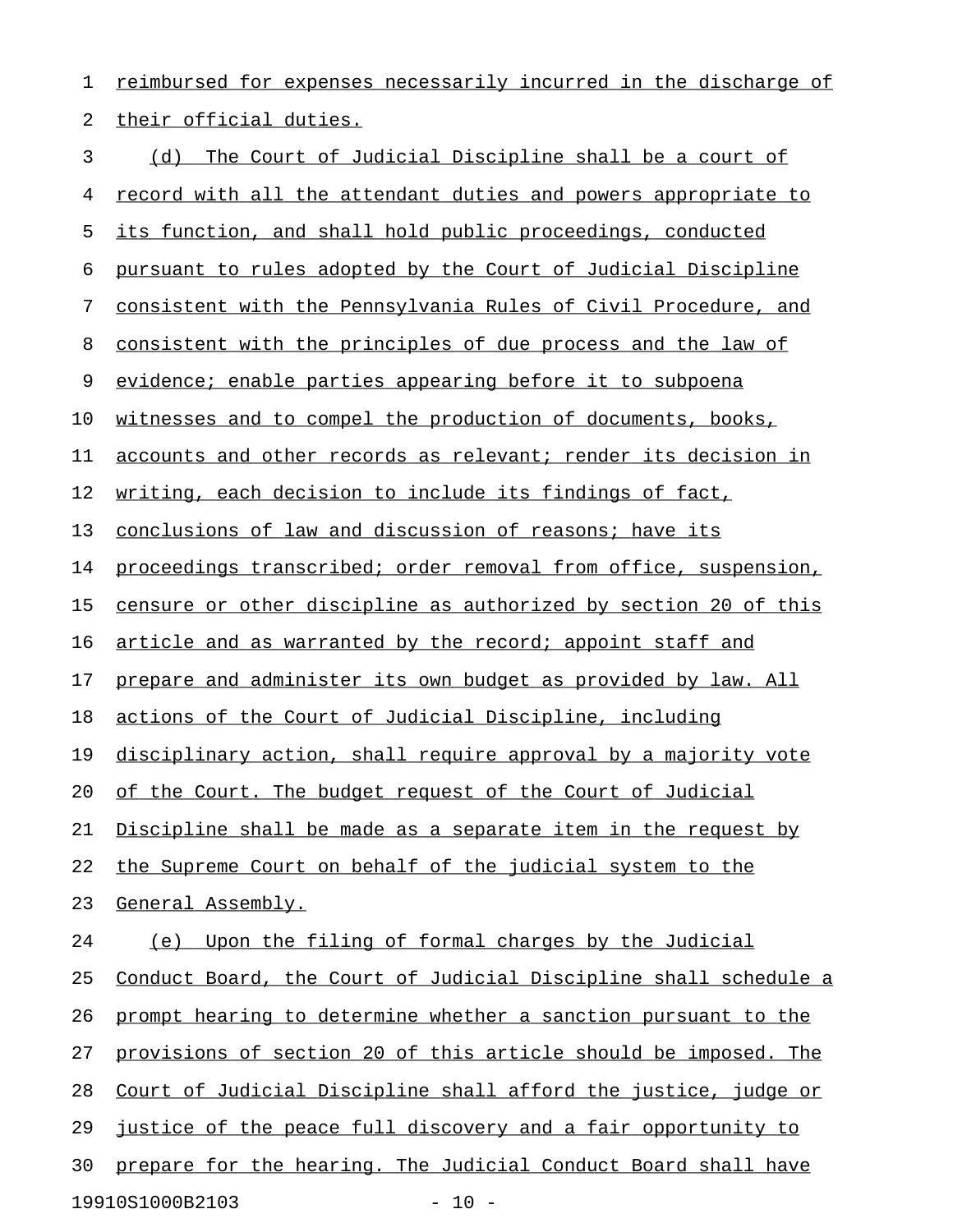1 the burden of proving the conduct complained of by clear and 2 convincing evidence. 3 (f) Members of the Court of Judicial Discipline and the 4 Court's staff shall be absolutely immune from suit for all 5 conduct in the course of their official duties, and no civil 6 action or disciplinary complaint predicated on testimony before 7 the Court of Judicial Discipline shall be maintained against any 8 witness or his or her counsel. 9 § 20. Proscribed conduct and sanctions. 10 (a) Under the procedures prescribed in this section, any 11 justice, judge or justice of the peace may be suspended, removed 12 from office or otherwise disciplined for violation of section 17 13 of this article, misconduct in office, neglect or failure to 14 perform the duties of office, or conduct which prejudices the 15 proper administration of justice or brings the judicial office 16 into disrepute, whether or not such conduct occurred while 17 acting in a judicial capacity or is prohibited by law, and for 18 conduct in violation of a canon or rule prescribed by the 19 Supreme Court. 20 (b) The Court of Judicial Discipline may, until there is an 21 acquittal or conviction for the felony offense, order suspended 22 with or without pay any justice, judge or justice of the peace 23 against whom there has been filed an indictment or information 24 charging a felony. An interim order of suspension, with or 25 without pay, may be entered against a justice, judge or justice 26 of the peace against whom formal charges have been filed with 27 the Court of Judicial Discipline by the Judicial Conduct Board. 28 Such order shall not be immediately appealable. 29 (c) In the case of a mentally or physically disabled 30 justice, judge or justice of the peace, the Court of Judicial

19910S1000B2103 - 11 -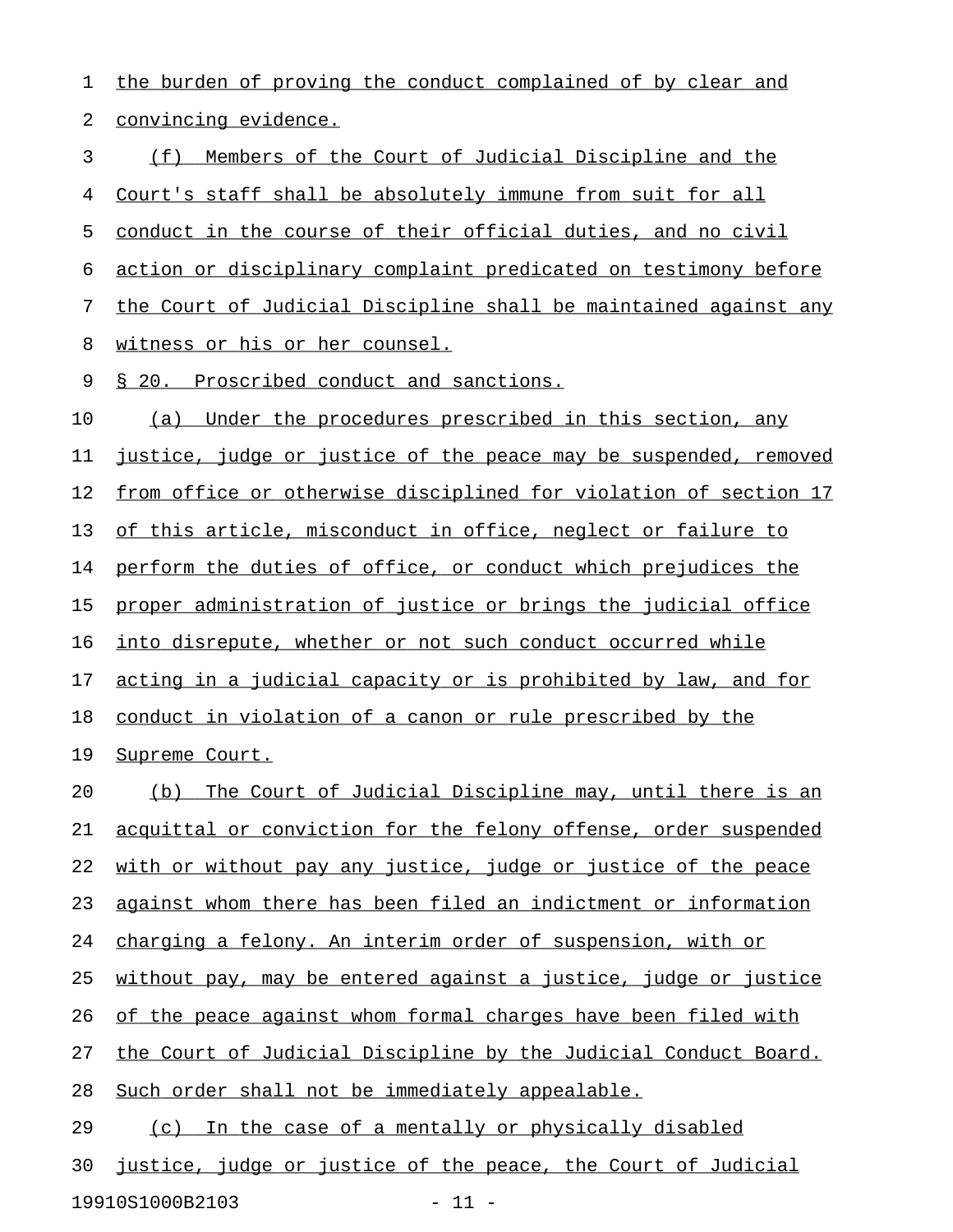1 Discipline may enter an order of removal from office, 2 retirement, suspension or other limitations on the activities of 3 the justice, judge or justice of the peace as warranted by the 4 record. 5 (d) The Court of Judicial Discipline may order suspended, 6 with or without pay, any justice, judge or justice of the peace 7 after a determination that the continued service of the justice, 8 judge or justice of the peace poses a substantial or imminent 9 threat to the fair and impartial administration of justice. 10 (e) Upon an order of the Court of Judicial Discipline for 11 suspension without pay or removal, the justice, judge or justice 12 of the peace shall be suspended or removed from office, and his 13 or her salary shall cease from the date of such order. 14 (f) A justice, judge or justice of the peace convicted of 15 misbehavior in office by a court, disbarred as a member of the 16 bar of the Supreme Court or removed under this section shall 17 forfeit automatically his or her judicial office and thereafter 18 be ineligible for judicial office. 19 (q) A justice, judge or justice of the peace who files for 20 nomination for or election to any public office other than a 21 judicial office shall forfeit automatically his or her judicial 22 office. 23 (h) This section is in addition to and not in substitution 24 for the provisions for impeachment for misbehavior in office 25 contained in Article VI. No justice, judge or justice of the 26 peace against whom impeachment proceedings are pending in the 27 Senate shall exercise any of the duties of the office until he 28 or she has been acquitted. 29 § 21. Review of Court of Judicial Discipline. 30 (a) A justice, judge or justice of the peace, other than a 19910S1000B2103 - 12 -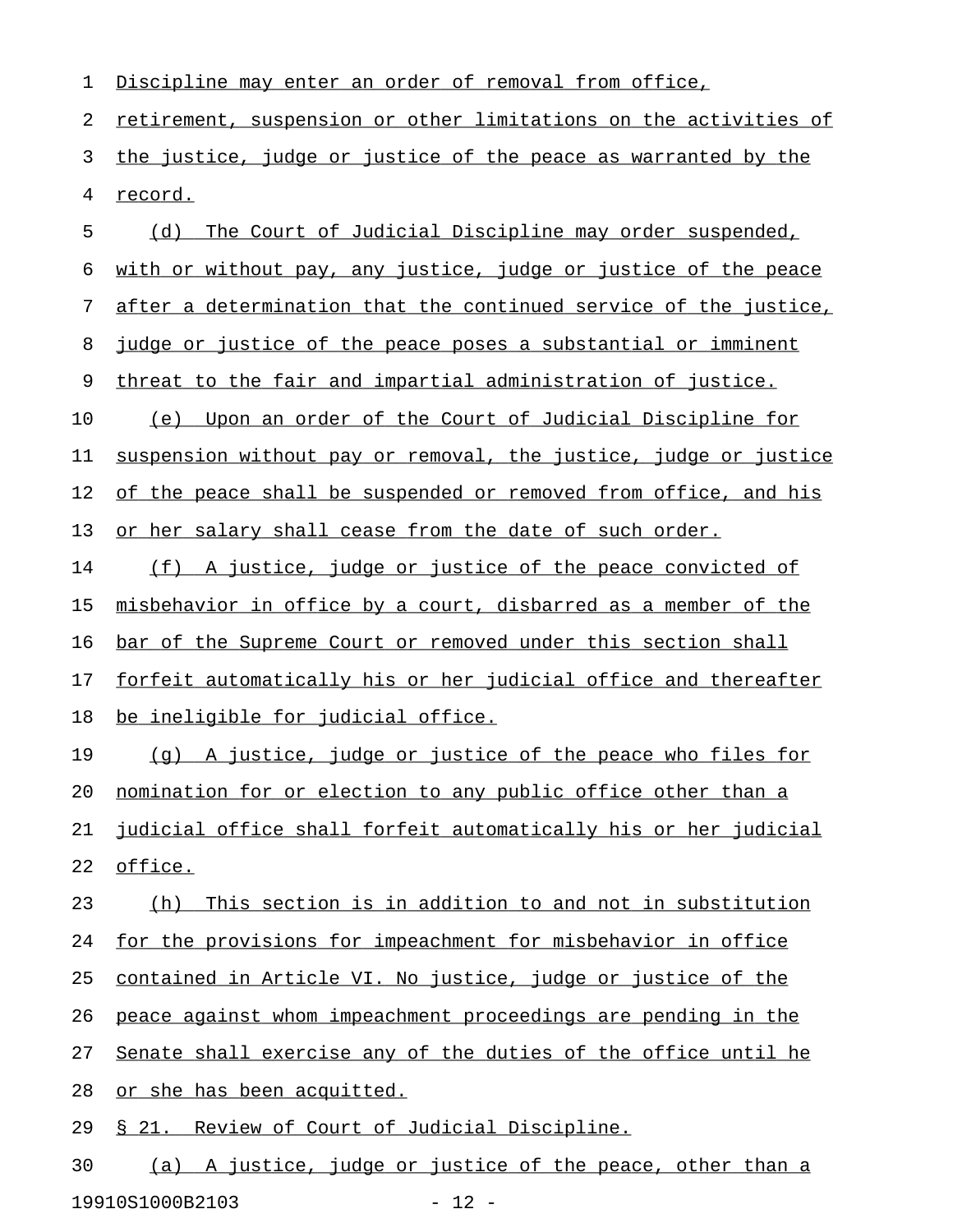| 1  | justice of the Supreme Court, in a manner consistent with the        |
|----|----------------------------------------------------------------------|
| 2  | rules of the Supreme Court, may appeal to the Supreme Court a        |
| 3  | final adverse order of the Court of Judicial Discipline.             |
| 4  | (b) A justice of the Supreme Court, in a manner consistent           |
| 5  | with the rules of the Supreme Court, may appeal a final adverse      |
| 6  | <u>order of the Court of Judicial Discipline to a special review</u> |
| 7  | panel consisting of seven judges to be chosen by lot from the        |
| 8  | judges of the Superior Court and the Commonwealth Court, other       |
| 9  | than senior judges, and who do not themselves sit on the Court       |
| 10 | of Judicial Discipline. The appeal shall in all other respects       |
| 11 | conform with the requirements of this section.                       |
| 12 | (c) No justice, judge or justice of the peace shall                  |
| 13 | participate as a member of the Judicial Conduct Board, the Court     |
| 14 | of Judicial Discipline, a special review panel or the Supreme        |
| 15 | Court in any proceeding involving his or her suspension,             |
| 16 | removal, discipline or compulsory retirement.                        |
|    | (d) On appeal, the reviewing court or special tribunal shall         |
| 17 |                                                                      |
| 18 | review the record of the Court of Judicial Discipline                |
| 19 | proceedings as follows: As to matters of law, the scope of           |
| 20 | review shall be plenary. As to matters of fact, the scope of         |
| 21 | review shall be whether the findings below were clearly              |
| 22 | erroneous. As to the propriety of the sanctions imposed, the         |
| 23 | scope of review shall be whether the sanctions imposed were          |
| 24 | lawful. The Supreme Court or special tribunal may revise or          |
| 25 | reject the order of the Court of Judicial Discipline upon a          |
| 26 | determination the order did not sustain this standard of review;     |
| 27 | otherwise the Supreme Court shall affirm the order of the Court      |
| 28 | of Judicial Discipline.                                              |
| 29 | (e) An order of the Court of Judicial Discipline dismissing          |

19910S1000B2103 - 13 -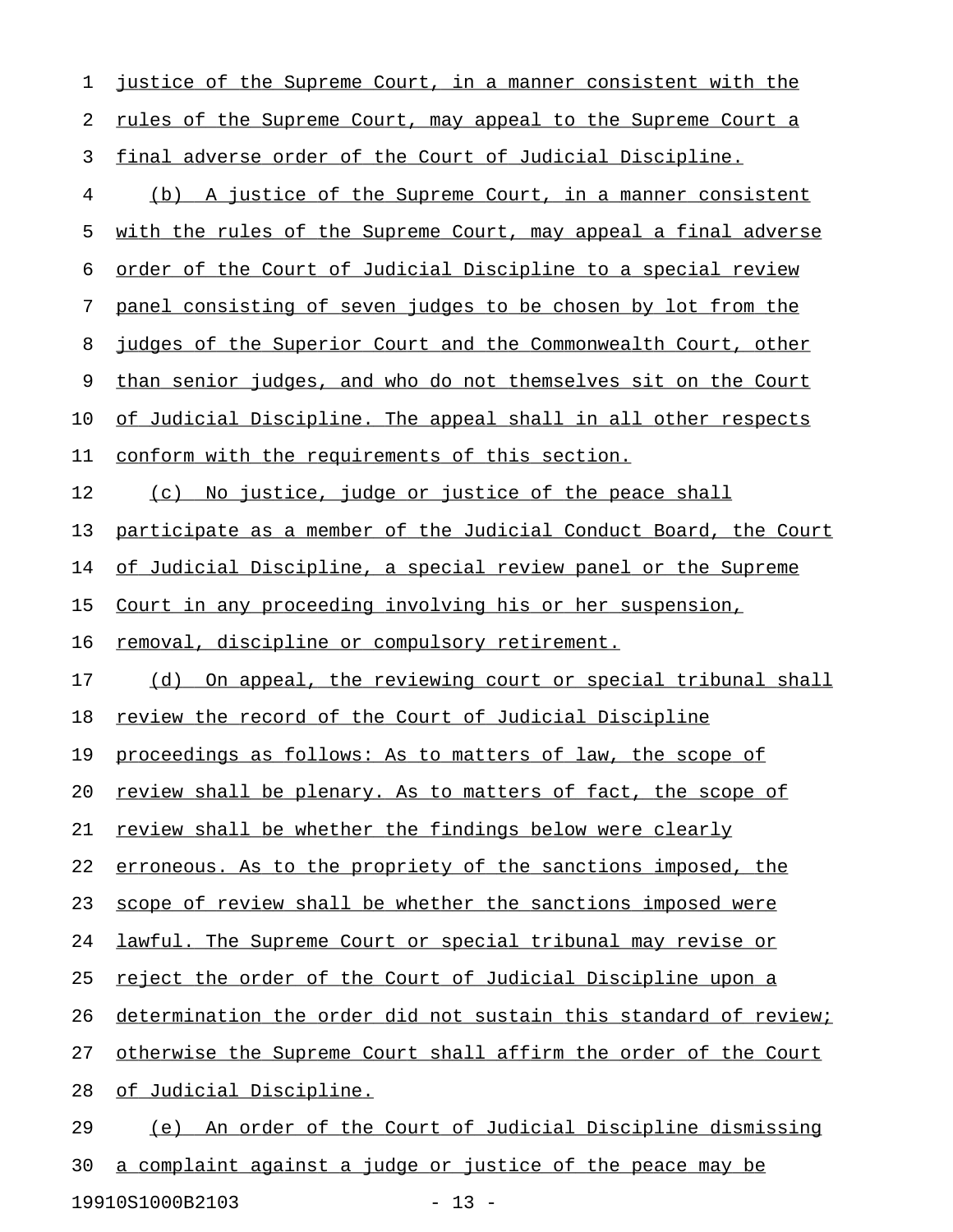1 appealed by the Judicial Conduct Board to the Supreme Court but 2 the appeal shall be limited to questions of law. An order of the 3 Court of Judicial Discipline dismissing a complaint against a 4 justice of the Supreme Court may be appealed by the Judicial 5 Conduct Board to a special tribunal composed of seven judges, 6 not senior judges, chosen by lot from the judges of the Superior 7 Court and Commonwealth Court, but the appeal shall be limited to 8 questions of law.

9 Section 2. (a) The members of the Judicial Inquiry and 10 Review Board appointed heretofore shall vacate their office 90 11 days after the issuance of the proclamation certifying voter 12 approval of the amendments to section 18 of Article V contained 13 herein and all proceedings pending before the board and all 14 records shall be transferred to the Judicial Conduct Board. 15 (b) Of the members initially appointed to the Judicial 16 Conduct Board, the appellate court judge and the common pleas 17 court judge first appointed shall serve four-year terms. The 18 second common pleas court judge and the justice of the peace 19 first appointed shall serve three-year terms. The non-judge 20 member of the bar of the Supreme Court first appointed by the 21 Governor shall serve a four-year term, and the second non-judge 22 member shall serve a two-year term. Of the non-lawyer electors 23 appointed by the Governor, the first two appointed shall serve 24 four-year terms; the next one appointed shall serve a three-year 25 term; and the final two appointed shall serve two-year terms. 26 (c) Of the members initially appointed to the Court of 27 Judicial Discipline, the common pleas court judges and the 28 appellate court judge shall serve four-year terms. The non-29 lawyer elector first appointed and the district justice member 30 shall serve three-year terms. The non-judge member of the bar of 19910S1000B2103 - 14 -